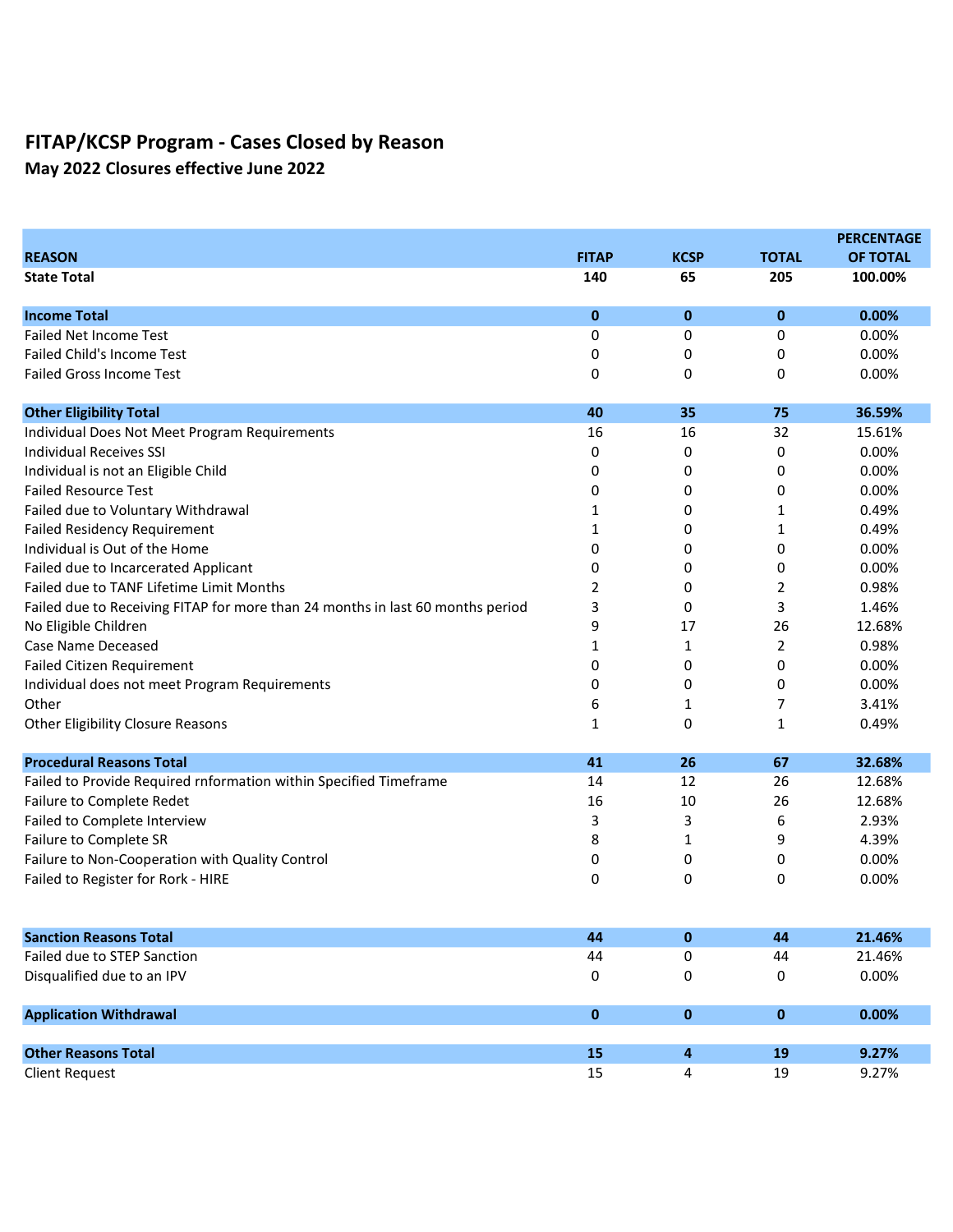April 2022 Closures effective May 2022

|                                                                                |              |                |                | <b>PERCENTAGE</b> |
|--------------------------------------------------------------------------------|--------------|----------------|----------------|-------------------|
| <b>REASON</b>                                                                  | <b>FITAP</b> | <b>KCSP</b>    | <b>TOTAL</b>   | <b>OF TOTAL</b>   |
| <b>State Total</b>                                                             | 130          | 50             | 180            | 100.00%           |
| <b>Income Total</b>                                                            | $\mathbf{0}$ | $\overline{2}$ | $\overline{2}$ | 1.11%             |
| <b>Failed Net Income Test</b>                                                  | 0            | 2              | 2              | 1.11%             |
| <b>Failed Child's Income Test</b>                                              | 0            | 0              | 0              | 0.00%             |
| <b>Failed Gross Income Test</b>                                                | 0            | 0              | 0              | 0.00%             |
| <b>Other Eligibility Total</b>                                                 | 41           | 30             | 71             | 39.44%            |
| Individual Does Not Meet Program Requirements                                  | 17           | 12             | 29             | 16.11%            |
| Individual Receives SSI                                                        | 0            | 0              | 0              | 0.00%             |
| Individual is not an Eligible Child                                            | 0            | 0              | 0              | 0.00%             |
| <b>Failed Resource Test</b>                                                    | 0            | 0              | 0              | 0.00%             |
| Failed due to Voluntary Withdrawal                                             | 1            | 0              | $\mathbf{1}$   | 0.56%             |
| <b>Failed Residency Requirement</b>                                            | 0            | 1              | $\mathbf{1}$   | 0.56%             |
| Individual is Out of the Home                                                  | 0            | 0              | 0              | 0.00%             |
| Failed due to Incarcerated Applicant                                           | 0            | 0              | 0              | 0.00%             |
| Failed due to TANF Lifetime Limit Months                                       | 4            | 0              | 4              | 2.22%             |
| Failed due to Receiving FITAP for more than 24 months in last 60 months period | 8            | 0              | 8              | 4.44%             |
| No Eligible Children                                                           | 9            | 15             | 24             | 13.33%            |
| Case Name Deceased                                                             | 0            | 2              | $\overline{2}$ | 1.11%             |
| <b>Failed Citizen Requirement</b>                                              | 0            | 0              | 0              | 0.00%             |
| Individual does not meet Program Requirements                                  | 0            | 0              | 0              | 0.00%             |
| Other                                                                          | 1            | 0              | 1              | 0.56%             |
| <b>Other Eligibility Closure Reasons</b>                                       | 1            | 0              | 1              | 0.56%             |
| <b>Procedural Reasons Total</b>                                                | 25           | 13             | 38             | 21.11%            |
| Failed to Provide Required rnformation within Specified Timeframe              | 12           | 9              | 21             | 11.67%            |
| Failure to Complete Redet                                                      | 7            | 1              | 8              | 4.44%             |
| Failed to Complete Interview                                                   | 0            | 0              | 0              | 0.00%             |
| Failure to Complete SR                                                         | 6            | 3              | 9              | 5.00%             |
| Failure to Non-Cooperation with Quality Control                                | 0            | 0              | 0              | 0.00%             |
| Failed to Register for Rork - HIRE                                             | 0            | 0              | 0              | 0.00%             |
| <b>Sanction Reasons Total</b>                                                  | 54           | $\pmb{0}$      | 54             | 30.00%            |
| Failed due to STEP Sanction                                                    | 54           | 0              | 54             | 30.00%            |
| Disqualified due to an IPV                                                     | 0            | 0              | 0              | 0.00%             |
| <b>Application Withdrawal</b>                                                  | $\bf{0}$     | $\pmb{0}$      | $\pmb{0}$      | 0.00%             |
|                                                                                |              |                |                |                   |
| <b>Other Reasons Total</b>                                                     | 10           | 5              | 15             | 8.33%             |
| <b>Client Request</b>                                                          | 10           | 5              | 15             | 8.33%             |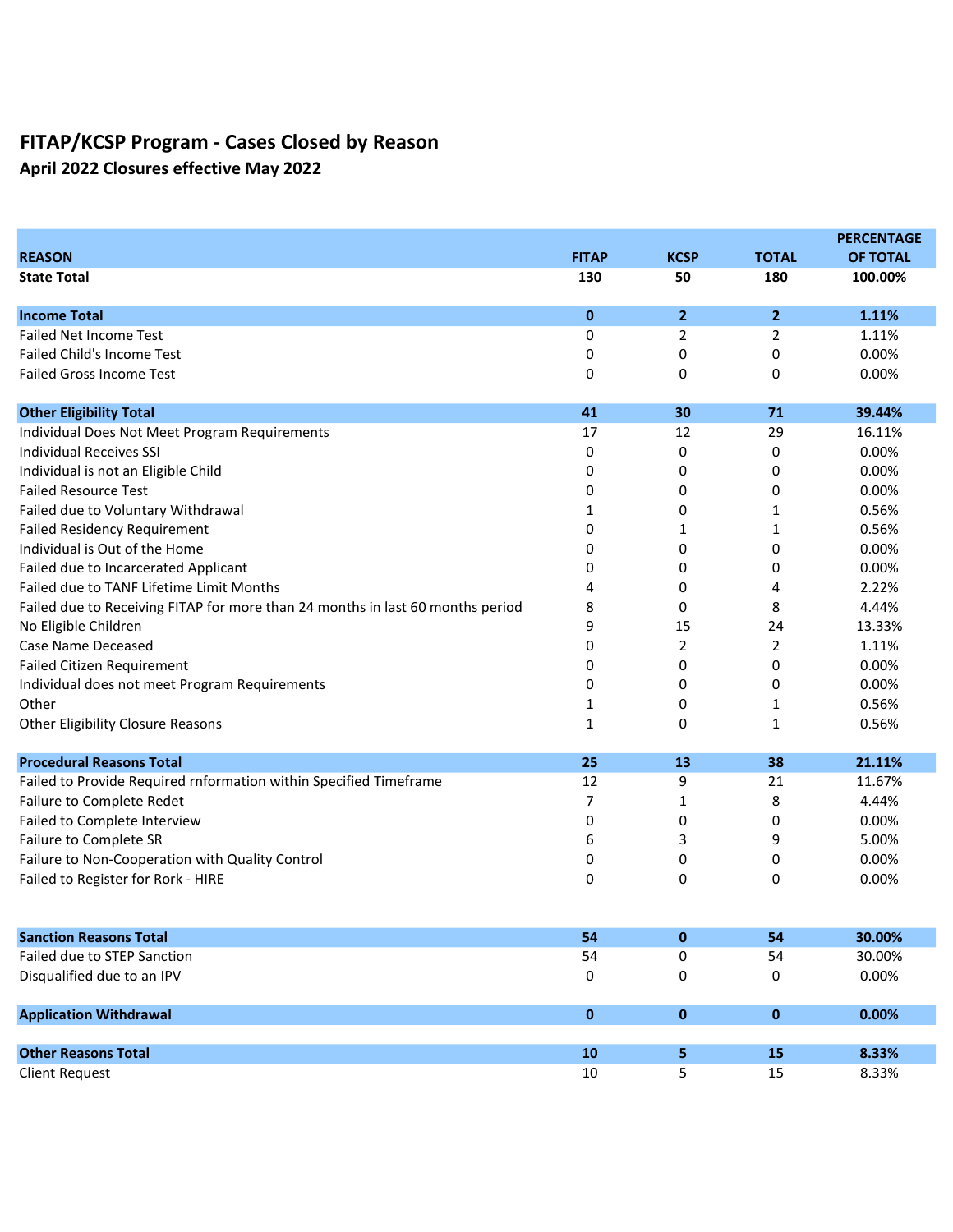March 2022 Closures effective April 2022

|                                                                                |                |                         |                | <b>PERCENTAGE</b> |
|--------------------------------------------------------------------------------|----------------|-------------------------|----------------|-------------------|
| <b>REASON</b>                                                                  | <b>FITAP</b>   | <b>KCSP</b>             | <b>TOTAL</b>   | <b>OF TOTAL</b>   |
| <b>State Total</b>                                                             | 182            | 72                      | 254            | 100.00%           |
| <b>Income Total</b>                                                            | $\bf{0}$       | $\overline{2}$          | $\overline{2}$ | 0.79%             |
| Failed Net Income Test                                                         | 0              | 2                       | 2              | 0.79%             |
| <b>Failed Child's Income Test</b>                                              | 0              | 0                       | 0              | 0.00%             |
| <b>Failed Gross Income Test</b>                                                | 0              | 0                       | 0              | 0.00%             |
| <b>Other Eligibility Total</b>                                                 | 57             | 29                      | 86             | 33.86%            |
| Individual Does Not Meet Program Requirements                                  | 34             | 16                      | 50             | 19.69%            |
| <b>Individual Receives SSI</b>                                                 | 0              | 0                       | 0              | 0.00%             |
| Individual is not an Eligible Child                                            | 0              | 0                       | 0              | 0.00%             |
| <b>Failed Resource Test</b>                                                    | 0              | 0                       | 0              | 0.00%             |
| Failed due to Voluntary Withdrawal                                             | 0              | 0                       | 0              | 0.00%             |
| <b>Failed Residency Requirement</b>                                            | 0              | 0                       | 0              | 0.00%             |
| Individual is Out of the Home                                                  | 1              | 0                       | 1              | 0.39%             |
| Failed due to Incarcerated Applicant                                           | 0              | 0                       | 0              | 0.00%             |
| Failed due to TANF Lifetime Limit Months                                       | 1              | 0                       | 1              | 0.39%             |
| Failed due to Receiving FITAP for more than 24 months in last 60 months period | 4              | 0                       | 4              | 1.57%             |
| No Eligible Children                                                           | 13             | 10                      | 23             | 9.06%             |
| <b>Case Name Deceased</b>                                                      | 0              | 3                       | 3              | 1.18%             |
| <b>Failed Citizen Requirement</b>                                              | 0              | 0                       | 0              | 0.00%             |
| Individual does not meet Program Requirements                                  | 0              | 0                       | 0              | 0.00%             |
| Other                                                                          | 2              | 0                       | 2              | 0.79%             |
| <b>Other Eligibility Closure Reasons</b>                                       | $\overline{2}$ | 0                       | 2              | 0.79%             |
| <b>Procedural Reasons Total</b>                                                | 45             | 34                      | 79             | 31.10%            |
| Failed to Provide Required rnformation within Specified Timeframe              | 32             | 14                      | 46             | 18.11%            |
| Failure to Complete Redet                                                      | 5              | 11                      | 16             | 6.30%             |
| Failed to Complete Interview                                                   | 0              | 0                       | 0              | 0.00%             |
| Failure to Complete SR                                                         | 8              | 9                       | 17             | 6.69%             |
| Failure to Non-Cooperation with Quality Control                                | 0              | 0                       | 0              | 0.00%             |
| Failed to Register for Rork - HIRE                                             | 0              | 0                       | 0              | 0.00%             |
| <b>Sanction Reasons Total</b>                                                  | 63             | $\bf{0}$                | 63             | 24.80%            |
| Failed due to STEP Sanction                                                    | 63             | 0                       | 63             | 24.80%            |
| Disqualified due to an IPV                                                     | 0              | 0                       | 0              | 0.00%             |
| <b>Application Withdrawal</b>                                                  | $\pmb{0}$      | $\pmb{0}$               | $\mathbf 0$    | 0.00%             |
|                                                                                |                |                         |                |                   |
| <b>Other Reasons Total</b>                                                     | 17             | $\overline{\mathbf{z}}$ | 24             | 9.45%             |
| <b>Client Request</b>                                                          | 17             | $\overline{7}$          | 24             | 9.45%             |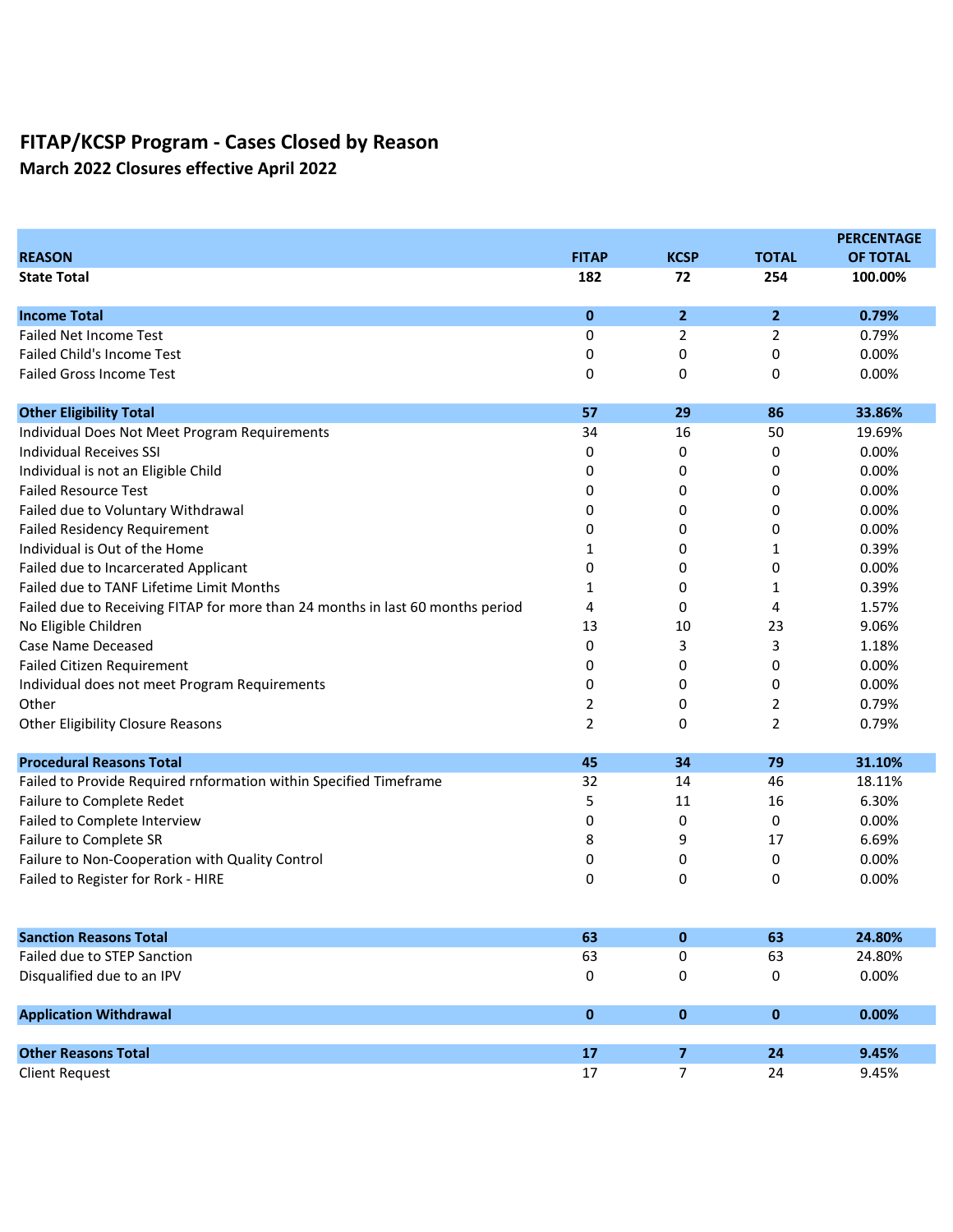February 2022 Closures effective March 2022

|                                                                                |              |                |                | <b>PERCENTAGE</b> |
|--------------------------------------------------------------------------------|--------------|----------------|----------------|-------------------|
| <b>REASON</b>                                                                  | <b>FITAP</b> | <b>KCSP</b>    | <b>TOTAL</b>   | <b>OF TOTAL</b>   |
| <b>State Total</b>                                                             | 182          | 74             | 256            | 100.00%           |
| <b>Income Total</b>                                                            | $\mathbf{0}$ | $\overline{2}$ | $\overline{2}$ | 0.78%             |
| <b>Failed Net Income Test</b>                                                  | 0            | 2              | 2              | 0.78%             |
| <b>Failed Child's Income Test</b>                                              | 0            | 0              | 0              | 0.00%             |
| <b>Failed Gross Income Test</b>                                                | 0            | 0              | 0              | 0.00%             |
| <b>Other Eligibility Total</b>                                                 | 42           | 24             | 66             | 25.78%            |
| Individual Does Not Meet Program Requirements                                  | 23           | 13             | 36             | 14.06%            |
| <b>Individual Receives SSI</b>                                                 | 0            | 0              | 0              | 0.00%             |
| Individual is not an Eligible Child                                            | 0            | 0              | 0              | 0.00%             |
| <b>Failed Resource Test</b>                                                    | 0            | 0              | 0              | 0.00%             |
| Failed due to Voluntary Withdrawal                                             | 1            | 0              | 1              | 0.39%             |
| <b>Failed Residency Requirement</b>                                            | 0            | 0              | 0              | 0.00%             |
| Individual is Out of the Home                                                  | 1            | 0              | $\mathbf{1}$   | 0.39%             |
| Failed due to Incarcerated Applicant                                           | 0            | 0              | 0              | 0.00%             |
| Failed due to TANF Lifetime Limit Months                                       | 0            | 0              | 0              | 0.00%             |
| Failed due to Receiving FITAP for more than 24 months in last 60 months period | 4            | 0              | 4              | 1.56%             |
| No Eligible Children                                                           | 10           | 11             | 21             | 8.20%             |
| <b>Case Name Deceased</b>                                                      | 1            | 0              | 1              | 0.39%             |
| <b>Failed Citizen Requirement</b>                                              | 0            | 0              | 0              | 0.00%             |
| Individual does not meet Program Requirements                                  | 0            | 0              | 0              | 0.00%             |
| Other                                                                          | 2            | 0              | 2              | 0.78%             |
| <b>Other Eligibility Closure Reasons</b>                                       | 0            | 0              | 0              | 0.00%             |
| <b>Procedural Reasons Total</b>                                                | 78           | 46             | 124            | 48.44%            |
| Failed to Provide Required rnformation within Specified Timeframe              | 32           | 21             | 53             | 20.70%            |
| Failure to Complete Redet                                                      | 29           | 16             | 45             | 17.58%            |
| Failed to Complete Interview                                                   | 0            | 0              | 0              | 0.00%             |
| Failure to Complete SR                                                         | 17           | 9              | 26             | 10.16%            |
| Failure to Non-Cooperation with Quality Control                                | 0            | 0              | 0              | 0.00%             |
| Failed to Register for Rork - HIRE                                             | 0            | 0              | 0              | 0.00%             |
| <b>Sanction Reasons Total</b>                                                  | 43           | 0              | 43             | 16.80%            |
| Failed due to STEP Sanction                                                    | 43           | 0              | 43             | 16.80%            |
| Disqualified due to an IPV                                                     | 0            | 0              | 0              | 0.00%             |
| <b>Application Withdrawal</b>                                                  | $\pmb{0}$    | $\pmb{0}$      | $\mathbf 0$    | 0.00%             |
|                                                                                |              |                |                |                   |
| <b>Other Reasons Total</b>                                                     | 19           | 2 <sup>1</sup> | 21             | 8.20%             |
| <b>Client Request</b>                                                          | 19           | $\overline{2}$ | 21             | 8.20%             |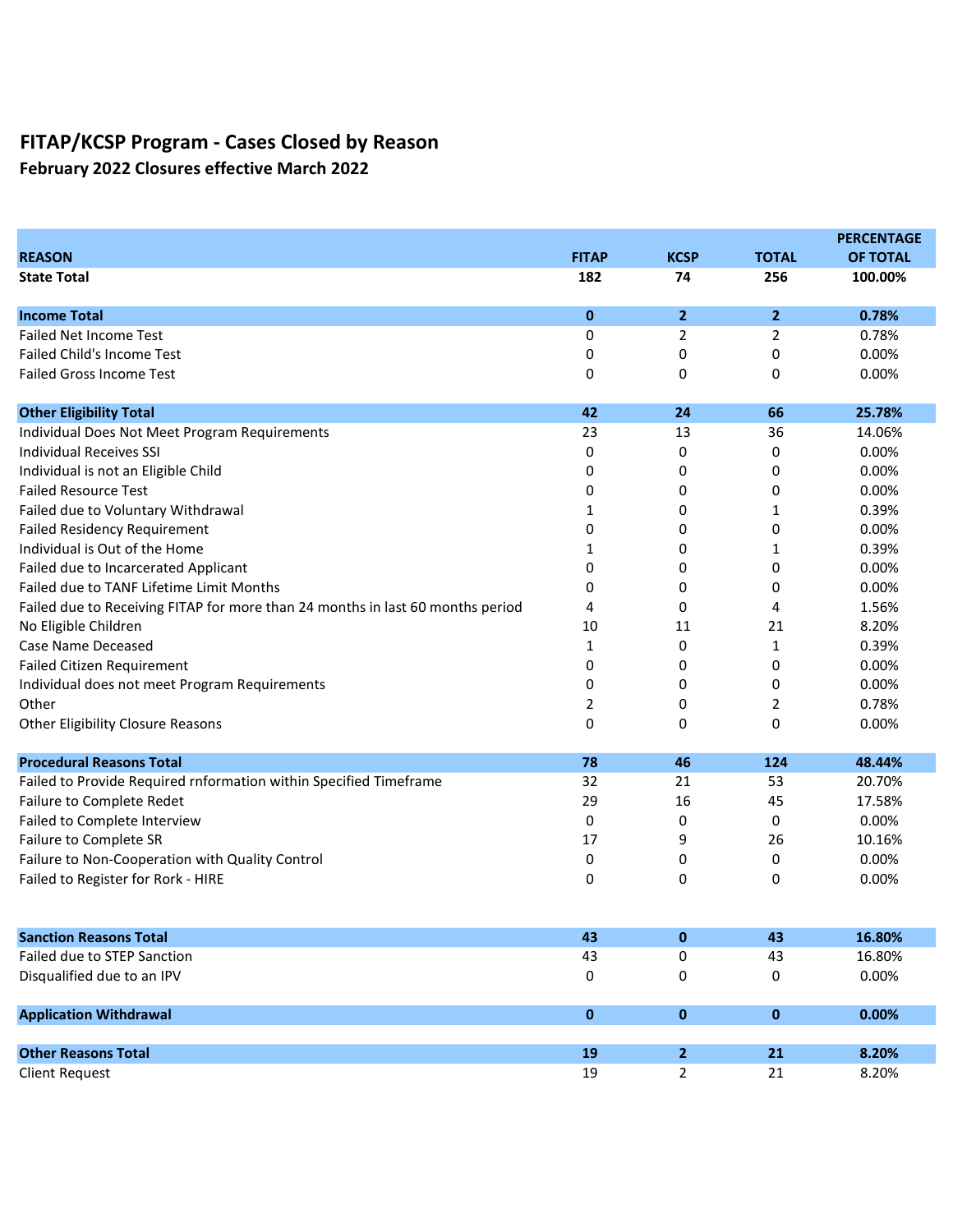January 2022 Closures effective February 2022

|                                                                                |                |             |                | <b>PERCENTAGE</b> |
|--------------------------------------------------------------------------------|----------------|-------------|----------------|-------------------|
| <b>REASON</b>                                                                  | <b>FITAP</b>   | <b>KCSP</b> | <b>TOTAL</b>   | <b>OF TOTAL</b>   |
| <b>State Total</b>                                                             | 142            | 128         | 270            | 100.00%           |
| <b>Income Total</b>                                                            | $\mathbf 0$    | 1           | $\mathbf{1}$   | 0.37%             |
| <b>Failed Net Income Test</b>                                                  | 0              | 1           | 1              | 0.37%             |
| <b>Failed Child's Income Test</b>                                              | 0              | 0           | 0              | 0.00%             |
| <b>Failed Gross Income Test</b>                                                | 0              | 0           | 0              | 0.00%             |
| <b>Other Eligibility Total</b>                                                 | 43             | 55          | 98             | 36.30%            |
| Individual Does Not Meet Program Requirements                                  | 22             | 46          | 68             | 25.19%            |
| <b>Individual Receives SSI</b>                                                 | 0              | 0           | 0              | 0.00%             |
| Individual is not an Eligible Child                                            | 0              | 0           | 0              | 0.00%             |
| <b>Failed Resource Test</b>                                                    | 0              | 0           | 0              | 0.00%             |
| Failed due to Voluntary Withdrawal                                             | 0              | 0           | 0              | 0.00%             |
| <b>Failed Residency Requirement</b>                                            | 0              | 0           | 0              | 0.00%             |
| Individual is Out of the Home                                                  | 0              | 0           | 0              | 0.00%             |
| Failed due to Incarcerated Applicant                                           | 0              | 0           | 0              | 0.00%             |
| Failed due to TANF Lifetime Limit Months                                       | 1              | 0           | 1              | 0.37%             |
| Failed due to Receiving FITAP for more than 24 months in last 60 months period | 8              | 0           | 8              | 2.96%             |
| No Eligible Children                                                           | 9              | 8           | 17             | 6.30%             |
| <b>Case Name Deceased</b>                                                      | 1              | 1           | $\overline{2}$ | 0.74%             |
| <b>Failed Citizen Requirement</b>                                              | 0              | 0           | 0              | 0.00%             |
| Individual does not meet Program Requirements                                  | 0              | 0           | 0              | 0.00%             |
| Other                                                                          | 2              | 0           | 2              | 0.74%             |
| <b>Other Eligibility Closure Reasons</b>                                       | 0              | 0           | 0              | 0.00%             |
| <b>Procedural Reasons Total</b>                                                | 60             | 72          | 132            | 48.89%            |
| Failed to Provide Required rnformation within Specified Timeframe              | 16             | 8           | 24             | 8.89%             |
| Failure to Complete Redet                                                      | 27             | 46          | 73             | 27.04%            |
| Failed to Complete Interview                                                   | 0              | 0           | 0              | 0.00%             |
| Failure to Complete SR                                                         | 17             | 18          | 35             | 12.96%            |
| Failure to Non-Cooperation with Quality Control                                | 0              | 0           | 0              | 0.00%             |
| Failed to Register for Rork - HIRE                                             | 0              | 0           | 0              | 0.00%             |
| <b>Sanction Reasons Total</b>                                                  | 32             | 0           | 32             | 11.85%            |
| Failed due to STEP Sanction                                                    | 32             | 0           | 32             | 11.85%            |
| Disqualified due to an IPV                                                     | 0              | 0           | 0              | 0.00%             |
| <b>Application Withdrawal</b>                                                  | $\pmb{0}$      | $\pmb{0}$   | $\mathbf 0$    | 0.00%             |
|                                                                                |                |             |                |                   |
| <b>Other Reasons Total</b>                                                     | $\overline{7}$ | 0           | $\overline{7}$ | 2.59%             |
| <b>Client Request</b>                                                          | 7              | 0           | $\overline{7}$ | 2.59%             |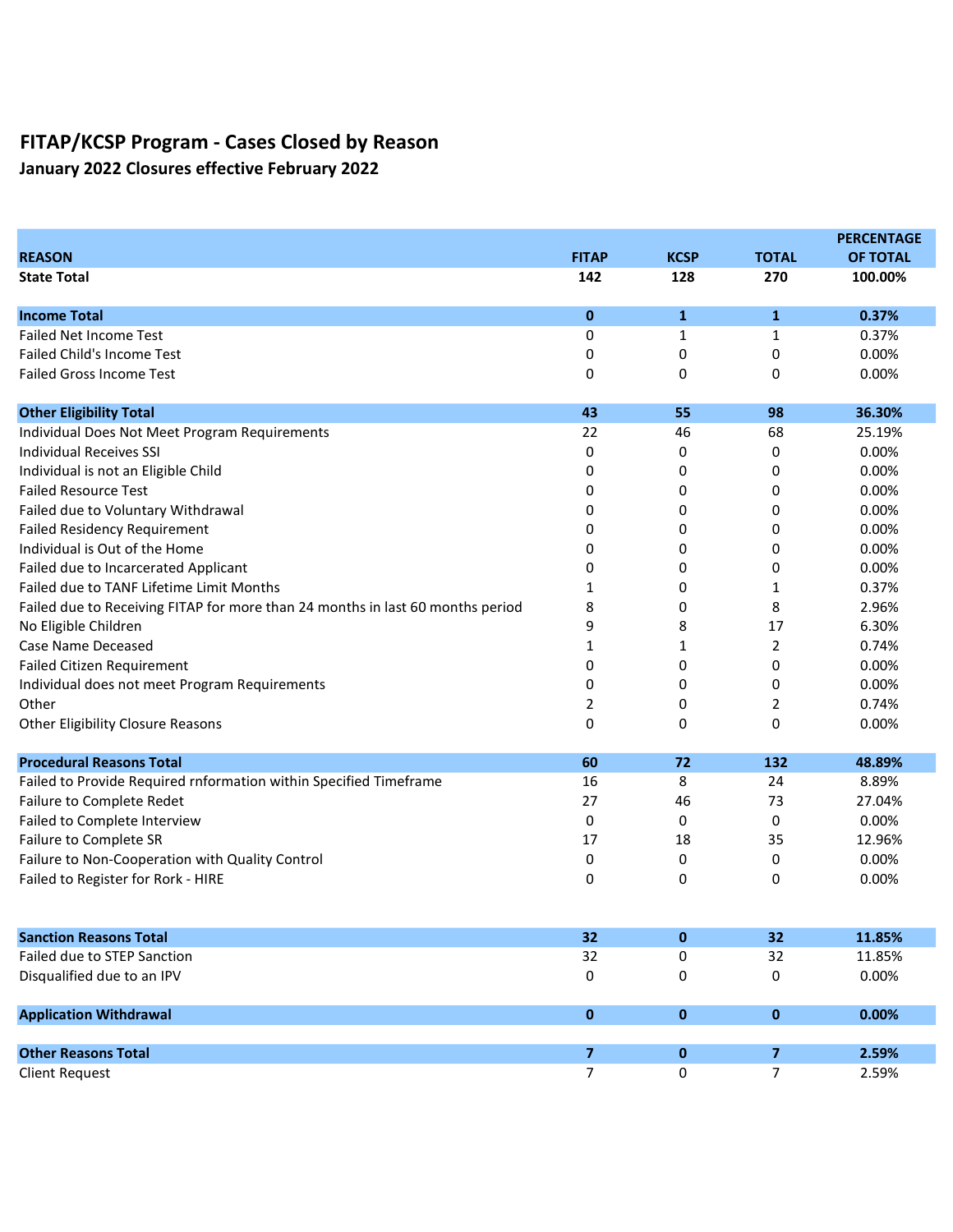December 2021 Closures effective January 2022

|                                                                                |              |                |              | <b>PERCENTAGE</b> |
|--------------------------------------------------------------------------------|--------------|----------------|--------------|-------------------|
| <b>REASON</b>                                                                  | <b>FITAP</b> | <b>KCSP</b>    | <b>TOTAL</b> | <b>OF TOTAL</b>   |
| <b>State Total</b>                                                             | 176          | 113            | 289          | 100.00%           |
| <b>Income Total</b>                                                            | $\mathbf 0$  | 1              | $\mathbf{1}$ | 0.35%             |
| <b>Failed Net Income Test</b>                                                  | 0            | 1              | 1            | 0.35%             |
| <b>Failed Child's Income Test</b>                                              | 0            | 0              | 0            | 0.00%             |
| <b>Failed Gross Income Test</b>                                                | 0            | 0              | 0            | 0.00%             |
| <b>Other Eligibility Total</b>                                                 | 52           | 40             | 92           | 31.83%            |
| Individual Does Not Meet Program Requirements                                  | 28           | 26             | 54           | 18.69%            |
| <b>Individual Receives SSI</b>                                                 | 0            | 0              | 0            | 0.00%             |
| Individual is not an Eligible Child                                            | 0            | 0              | 0            | 0.00%             |
| <b>Failed Resource Test</b>                                                    | 0            | 0              | 0            | 0.00%             |
| Failed due to Voluntary Withdrawal                                             | 0            | 0              | 0            | 0.00%             |
| <b>Failed Residency Requirement</b>                                            | 0            | 0              | 0            | 0.00%             |
| Individual is Out of the Home                                                  | 0            | 0              | 0            | 0.00%             |
| Failed due to Incarcerated Applicant                                           | 0            | 0              | 0            | 0.00%             |
| Failed due to TANF Lifetime Limit Months                                       | 3            | 0              | 3            | 1.04%             |
| Failed due to Receiving FITAP for more than 24 months in last 60 months period | 8            | 0              | 8            | 2.77%             |
| No Eligible Children                                                           | 8            | 13             | 21           | 7.27%             |
| Case Name Deceased                                                             | 0            | 1              | $\mathbf{1}$ | 0.35%             |
| <b>Failed Citizen Requirement</b>                                              | 0            | 0              | 0            | 0.00%             |
| Individual does not meet Program Requirements                                  | 0            | 0              | 0            | 0.00%             |
| Other                                                                          | 5            | 0              | 5            | 1.73%             |
| <b>Other Eligibility Closure Reasons</b>                                       | 0            | 0              | 0            | 0.00%             |
| <b>Procedural Reasons Total</b>                                                | 75           | 65             | 140          | 48.44%            |
| Failed to Provide Required rnformation within Specified Timeframe              | 24           | 23             | 47           | 16.26%            |
| Failure to Complete Redet                                                      | 28           | 28             | 56           | 19.38%            |
| Failed to Complete Interview                                                   | $\mathbf{1}$ | 1              | 2            | 0.69%             |
| Failure to Complete SR                                                         | 22           | 13             | 35           | 12.11%            |
| Failure to Non-Cooperation with Quality Control                                | 0            | 0              | 0            | 0.00%             |
| Failed to Register for Rork - HIRE                                             | 0            | 0              | 0            | 0.00%             |
| <b>Sanction Reasons Total</b>                                                  | 39           | 0              | 39           | 13.49%            |
| Failed due to STEP Sanction                                                    | 39           | 0              | 39           | 13.49%            |
| Disqualified due to an IPV                                                     | 0            | 0              | 0            | 0.00%             |
| <b>Application Withdrawal</b>                                                  | $\pmb{0}$    | $\pmb{0}$      | $\mathbf 0$  | 0.00%             |
|                                                                                |              |                |              |                   |
| <b>Other Reasons Total</b>                                                     | 10           | $\overline{7}$ | 17           | 5.88%             |
| <b>Client Request</b>                                                          | 10           | 7              | $17\,$       | 5.88%             |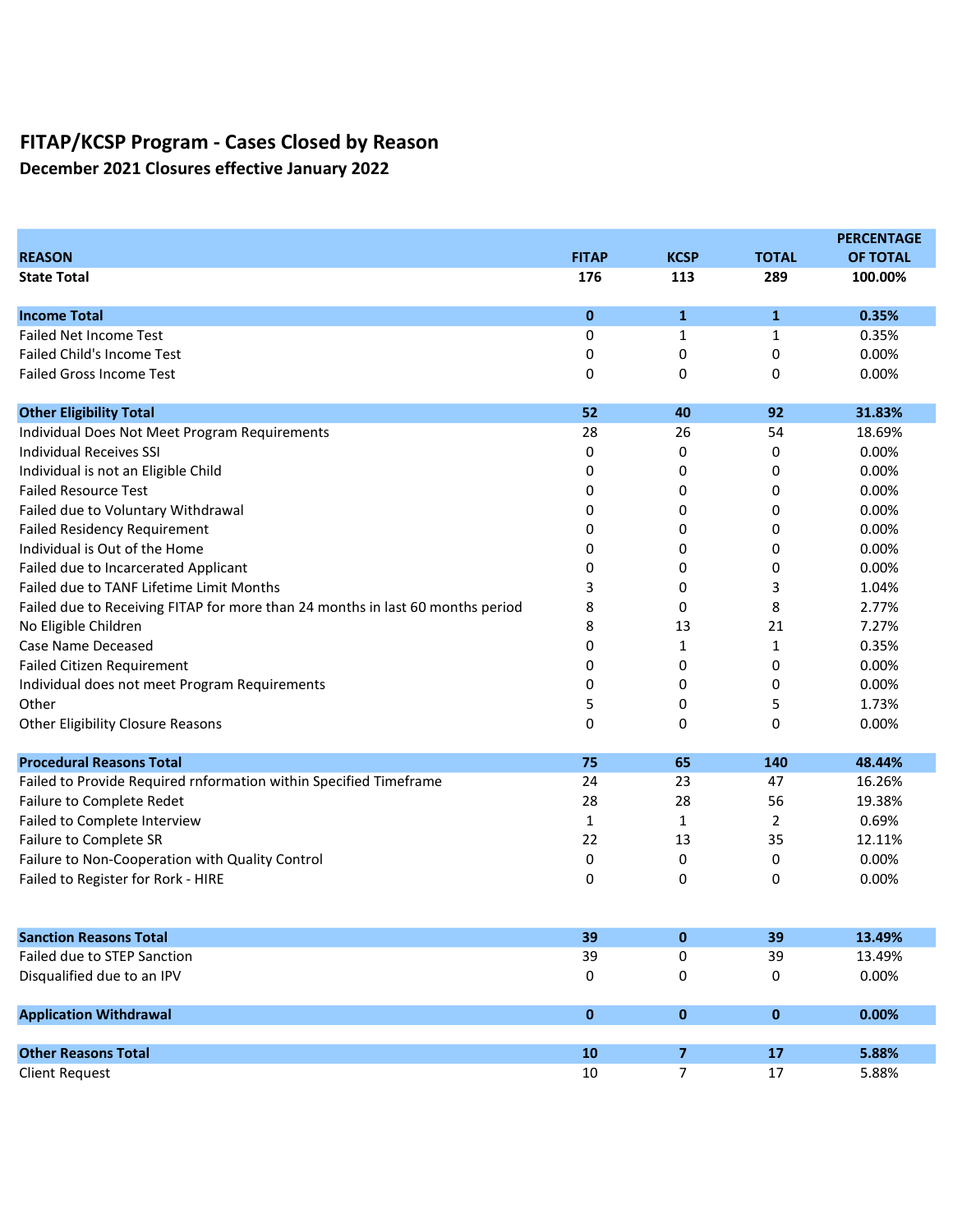November 2021 Closures effective December 2021

|                                                                                |              |             |                | <b>PERCENTAGE</b> |
|--------------------------------------------------------------------------------|--------------|-------------|----------------|-------------------|
| <b>REASON</b>                                                                  | <b>FITAP</b> | <b>KCSP</b> | <b>TOTAL</b>   | <b>OF TOTAL</b>   |
| <b>State Total</b>                                                             | 124          | 37          | 161            | 100.00%           |
| <b>Income Total</b>                                                            | $\mathbf{0}$ | $\bf{0}$    | $\bf{0}$       | 0.00%             |
| <b>Failed Net Income Test</b>                                                  | 0            | 0           | 0              | 0.00%             |
| <b>Failed Child's Income Test</b>                                              | 0            | 0           | 0              | 0.00%             |
| <b>Failed Gross Income Test</b>                                                | 0            | 0           | 0              | 0.00%             |
| <b>Other Eligibility Total</b>                                                 | 53           | 30          | 83             | 51.55%            |
| Individual Does Not Meet Program Requirements                                  | 22           | 12          | 34             | 21.12%            |
| <b>Individual Receives SSI</b>                                                 | 0            | 0           | 0              | 0.00%             |
| Individual is not an Eligible Child                                            | 0            | 0           | 0              | 0.00%             |
| <b>Failed Resource Test</b>                                                    | 0            | 0           | 0              | 0.00%             |
| Failed due to Voluntary Withdrawal                                             | 0            | 0           | 0              | 0.00%             |
| <b>Failed Residency Requirement</b>                                            | 0            | 0           | 0              | 0.00%             |
| Individual is Out of the Home                                                  | 0            | 0           | 0              | 0.00%             |
| Failed due to Incarcerated Applicant                                           | 0            | 0           | 0              | 0.00%             |
| Failed due to TANF Lifetime Limit Months                                       | 2            | 0           | 2              | 1.24%             |
| Failed due to Receiving FITAP for more than 24 months in last 60 months period | 14           | 0           | 14             | 8.70%             |
| No Eligible Children                                                           | 10           | 12          | 22             | 13.66%            |
| Case Name Deceased                                                             | 0            | 2           | $\overline{2}$ | 1.24%             |
| <b>Failed Citizen Requirement</b>                                              | 0            | 0           | 0              | 0.00%             |
| Individual does not meet Program Requirements                                  | 0            | 0           | 0              | 0.00%             |
| Other                                                                          | 2            | 4           | 6              | 3.73%             |
| <b>Other Eligibility Closure Reasons</b>                                       | 3            | 0           | 3              | 1.86%             |
| <b>Procedural Reasons Total</b>                                                | 8            | 3           | 11             | 6.83%             |
| Failed to Provide Required rnformation within Specified Timeframe              | 8            | 3           | 11             | 6.83%             |
| Failure to Complete Redet                                                      | 0            | 0           | 0              | 0.00%             |
| Failed to Complete Interview                                                   | 0            | 0           | 0              | 0.00%             |
| Failure to Complete SR                                                         | 0            | 0           | 0              | 0.00%             |
| Failure to Non-Cooperation with Quality Control                                | 0            | 0           | 0              | 0.00%             |
| Failed to Register for Rork - HIRE                                             | 0            | 0           | 0              | 0.00%             |
| <b>Sanction Reasons Total</b>                                                  | 44           | 0           | 44             | 27.33%            |
| Failed due to STEP Sanction                                                    | 44           | 0           | 44             | 27.33%            |
| Disqualified due to an IPV                                                     | 0            | 0           | 0              | 0.00%             |
| <b>Application Withdrawal</b>                                                  | $\pmb{0}$    | $\pmb{0}$   | $\mathbf 0$    | 0.00%             |
|                                                                                |              |             |                |                   |
| <b>Other Reasons Total</b>                                                     | 19           | 4           | 23             | 14.29%            |
| <b>Client Request</b>                                                          | 19           | 4           | 23             | 14.29%            |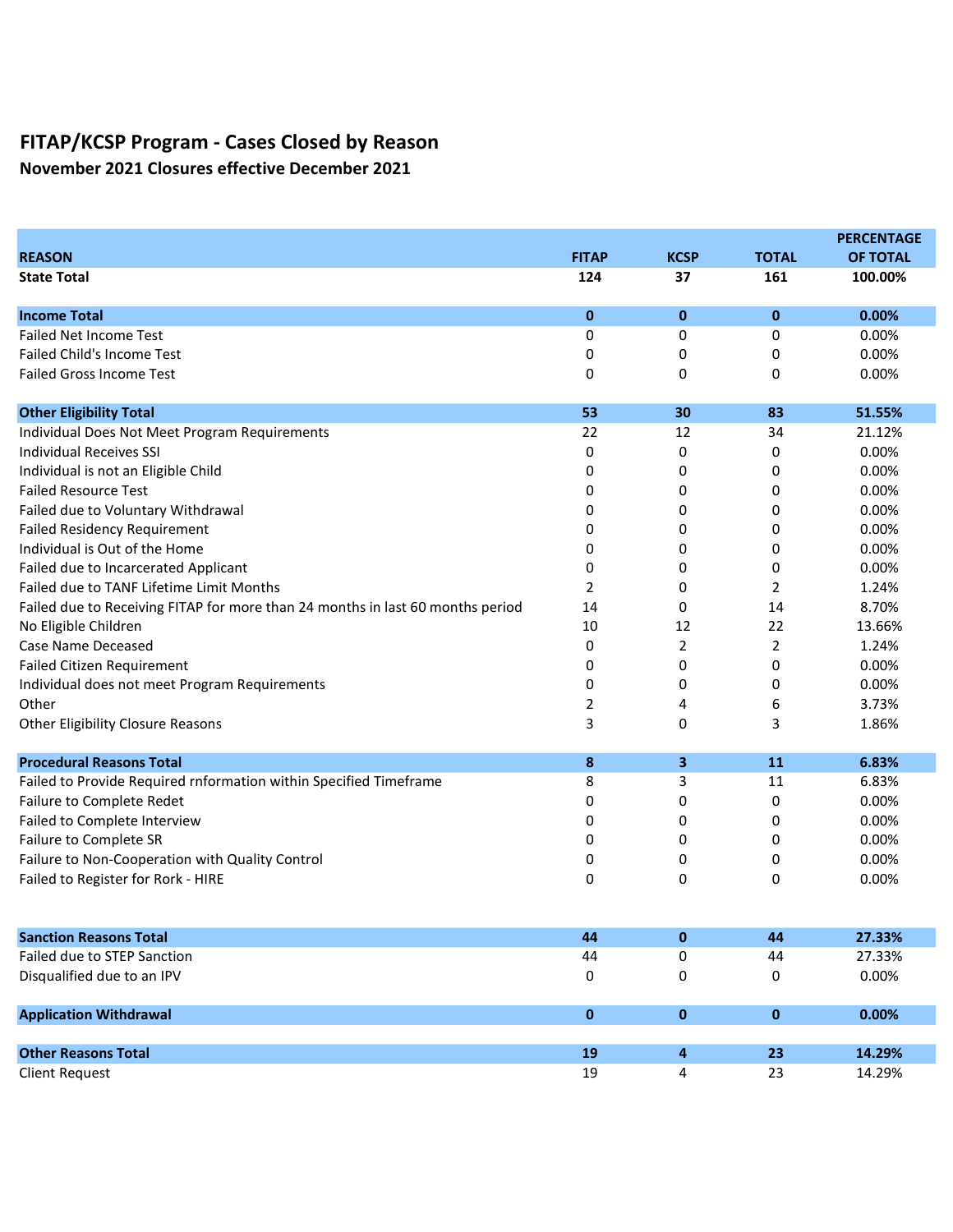October 2021 Closures effective November 2021

|                                                                        |                         |                              |              | <b>PERCENTAGE</b> |
|------------------------------------------------------------------------|-------------------------|------------------------------|--------------|-------------------|
| <b>REASON</b>                                                          | <b>FITAP</b>            | <b>KCSP</b>                  | <b>TOTAL</b> | <b>OF TOTAL</b>   |
| <b>State Total</b>                                                     | 38                      | 23                           | 61           | 100.00%           |
| <b>Income Total</b>                                                    | 0                       | 1                            | 1            | 1.64%             |
| <b>Failed Net Income Test</b>                                          | 0                       | 1                            | 1            | 1.64%             |
| <b>Failed Child's Income Test</b>                                      | 0                       | 0                            | 0            | 0.00%             |
| <b>Failed Gross Income Test</b>                                        | 0                       | 0                            | 0            | 0.00%             |
| <b>Other Eligibility Total</b>                                         | 19                      | 15                           | 34           | 55.74%            |
| Individual Does Not Meet Program Requirements                          | 5                       | 5                            | 10           | 16.39%            |
| Individual Receives SSI                                                | 0                       | 0                            | 0            | 0.00%             |
| Individual is not an Eligible Child                                    | 0                       | 0                            | 0            | 0.00%             |
| <b>Failed Resource Test</b>                                            | 0                       | 0                            | 0            | 0.00%             |
| Failed due to Voluntary Withdrawal                                     | 0                       | 0                            | 0            | 0.00%             |
| <b>Failed Residency Requirement</b>                                    | 0                       | 0                            | 0            | 0.00%             |
| Individual is Out of the Home                                          | 0                       | 0                            | 0            | 0.00%             |
| Failed due to Incarcerated Applicant                                   | 0                       | 0                            | 0            | 0.00%             |
| Failed due to TANF Lifetime Limit Months                               | 0                       | 0                            | 0            | 0.00%             |
| Failed due to Receiving FITAP for more than 24 months in last 60 month | 4                       | 0                            | 4            | 6.56%             |
| No Eligible Children                                                   | 7                       | 10                           | 17           | 27.87%            |
| Case Name Deceased                                                     | 0                       | 0                            | 0            | 0.00%             |
| Failed Citizen Requirement                                             | 0                       | 0                            | 0            | 0.00%             |
| Individual does not meet Program Requirements                          | 0                       | 0                            | 0            | 0.00%             |
| Other                                                                  | 3                       | 0                            | 3            | 4.92%             |
| <b>Other Eligibility Closure Reasons</b>                               | 0                       | 0                            | 0            | 0.00%             |
| <b>Procedural Reasons Total</b>                                        | 5                       | 6                            | 11           | 18.03%            |
| Failed to Provide Required rnformation within Specified Timeframe      | 5                       | 6                            | 11           | 18.03%            |
| Failure to Complete Redet                                              | 0                       | 0                            | 0            | 0.00%             |
| Failed to Complete Interview                                           | 0                       | 0                            | 0            | 0.00%             |
| Failure to Complete SR                                                 | 0                       | 0                            | 0            | 0.00%             |
| Failure to Non-Cooperation with Quality Control                        | 0                       | 0                            | 0            | 0.00%             |
| Failed to Register for Rork - HIRE                                     | 0                       | 0                            | 0            | 0.00%             |
| <b>Sanction Reasons Total</b>                                          | $\overline{\mathbf{z}}$ | 0                            | 7            | 11.48%            |
| Failed due to STEP Sanction                                            | 7                       | 0                            | 7            | 11.48%            |
| Disqualified due to an IPV                                             | 0                       | 0                            | 0            | 0.00%             |
| <b>Application Withdrawal</b>                                          | 0                       | $\pmb{0}$                    | $\bf{0}$     | 0.00%             |
| <b>Other Reasons Total</b>                                             | $\overline{\mathbf{z}}$ |                              |              | 13.11%            |
| <b>Client Request</b>                                                  | $\overline{7}$          | $\mathbf{1}$<br>$\mathbf{1}$ | 8<br>8       | 13.11%            |
|                                                                        |                         |                              |              |                   |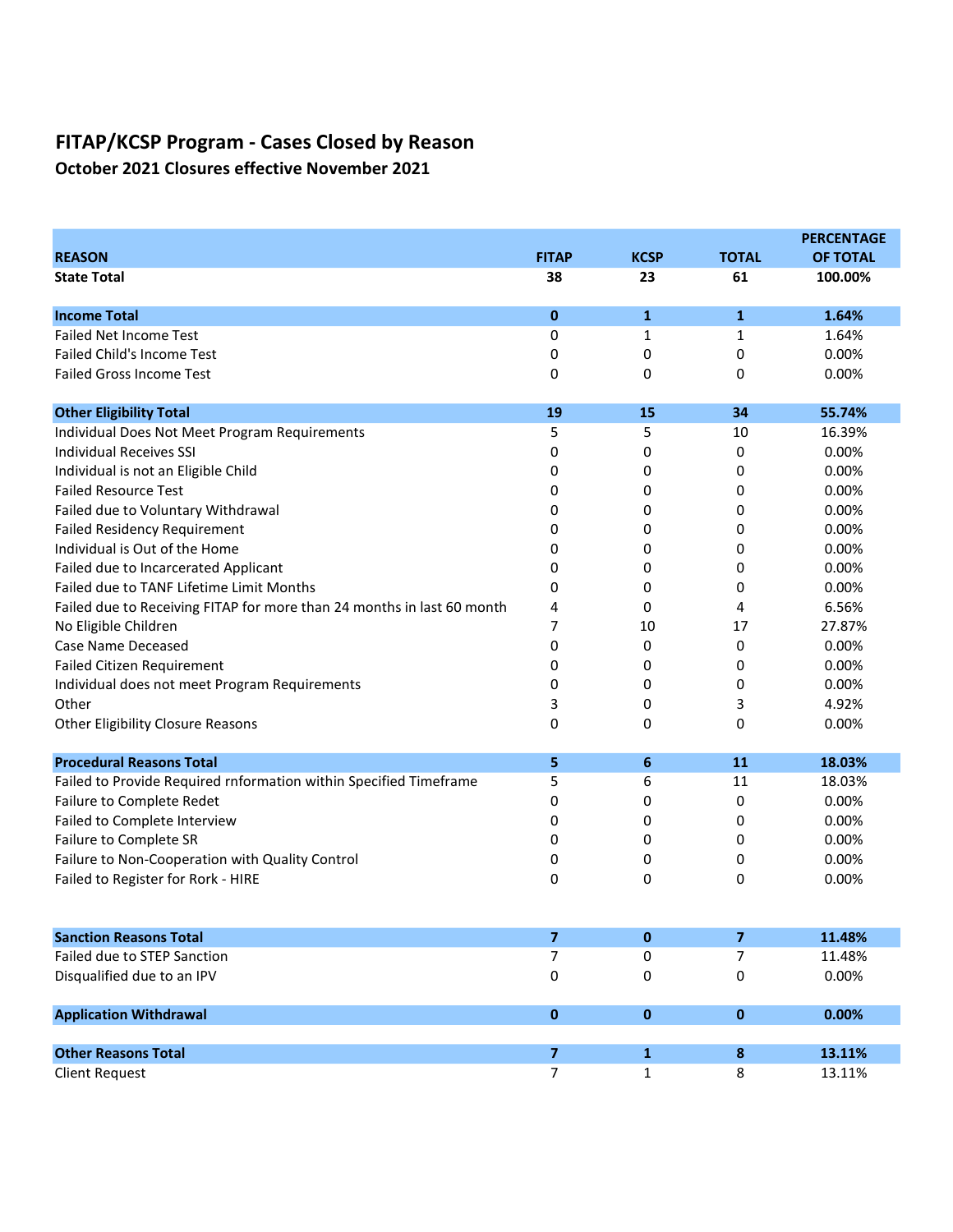September 2021 Closures effective October 2021

|                                                                        |                |             |                | <b>PERCENTAGE</b> |
|------------------------------------------------------------------------|----------------|-------------|----------------|-------------------|
| <b>REASON</b>                                                          | <b>FITAP</b>   | <b>KCSP</b> | <b>TOTAL</b>   | <b>OF TOTAL</b>   |
| <b>State Total</b>                                                     | 121            | 86          | 207            | 100.00%           |
| <b>Income Total</b>                                                    | 0              | $\bf{0}$    | $\mathbf 0$    | 0.00%             |
| <b>Failed Net Income Test</b>                                          | 0              | 0           | 0              | 0.00%             |
| <b>Failed Child's Income Test</b>                                      | 0              | 0           | 0              | 0.00%             |
| <b>Failed Gross Income Test</b>                                        | 0              | 0           | 0              | 0.00%             |
| <b>Other Eligibility Total</b>                                         | 71             | 66          | 137            | 66.18%            |
| Individual Does Not Meet Program Requirements                          | 25             | 50          | 75             | 36.23%            |
| <b>Individual Receives SSI</b>                                         | 0              | 0           | 0              | 0.00%             |
| Individual is not an Eligible Child                                    | 0              | 0           | 0              | 0.00%             |
| <b>Failed Resource Test</b>                                            | 0              | 0           | 0              | 0.00%             |
| Failed due to Voluntary Withdrawal                                     | 0              | 0           | 0              | 0.00%             |
| <b>Failed Residency Requirement</b>                                    | 0              | 0           | 0              | 0.00%             |
| Individual is Out of the Home                                          | 1              | 0           | 1              | 0.48%             |
| Failed due to Incarcerated Applicant                                   | 0              | 0           | 0              | 0.00%             |
| Failed due to TANF Lifetime Limit Months                               | 4              | 0           | 4              | 1.93%             |
| Failed due to Receiving FITAP for more than 24 months in last 60 month | 25             | 0           | 25             | 12.08%            |
| No Eligible Children                                                   | 14             | 13          | 27             | 13.04%            |
| Case Name Deceased                                                     | $\overline{2}$ | 3           | 5              | 2.42%             |
| <b>Failed Citizen Requirement</b>                                      | 0              | 0           | 0              | 0.00%             |
| Individual does not meet Program Requirements                          | 0              | 0           | 0              | 0.00%             |
| Other                                                                  | 0              | 0           | 0              | 0.00%             |
| <b>Other Eligibility Closure Reasons</b>                               | 0              | 0           | 0              | 0.00%             |
| <b>Procedural Reasons Total</b>                                        | 21             | 16          | 37             | 17.87%            |
| Failed to Provide Required rnformation within Specified Timeframe      | 15             | 9           | 24             | 11.59%            |
| Failure to Complete Redet                                              | 1              | 0           | 1              | 0.48%             |
| Failed to Complete Interview                                           | 1              | 5           | 6              | 2.90%             |
| Failure to Complete SR                                                 | 4              | 2           | 6              | 2.90%             |
| Failure to Non-Cooperation with Quality Control                        | 0              | 0           | 0              | 0.00%             |
| Failed to Register for Rork - HIRE                                     | 0              | 0           | 0              | 0.00%             |
| <b>Sanction Reasons Total</b>                                          | 26             | 0           | 26             | 12.56%            |
| Failed due to STEP Sanction                                            | 26             | 0           | 26             | 12.56%            |
| Disqualified due to an IPV                                             | 0              | 0           | 0              | 0.00%             |
| <b>Application Withdrawal</b>                                          | 0              | $\pmb{0}$   | $\bf{0}$       | 0.00%             |
|                                                                        |                |             |                |                   |
| <b>Other Reasons Total</b>                                             | 3              | 4           | $\overline{7}$ | 3.38%             |
| <b>Client Request</b>                                                  | 3              | 4           | $\overline{7}$ | 3.38%             |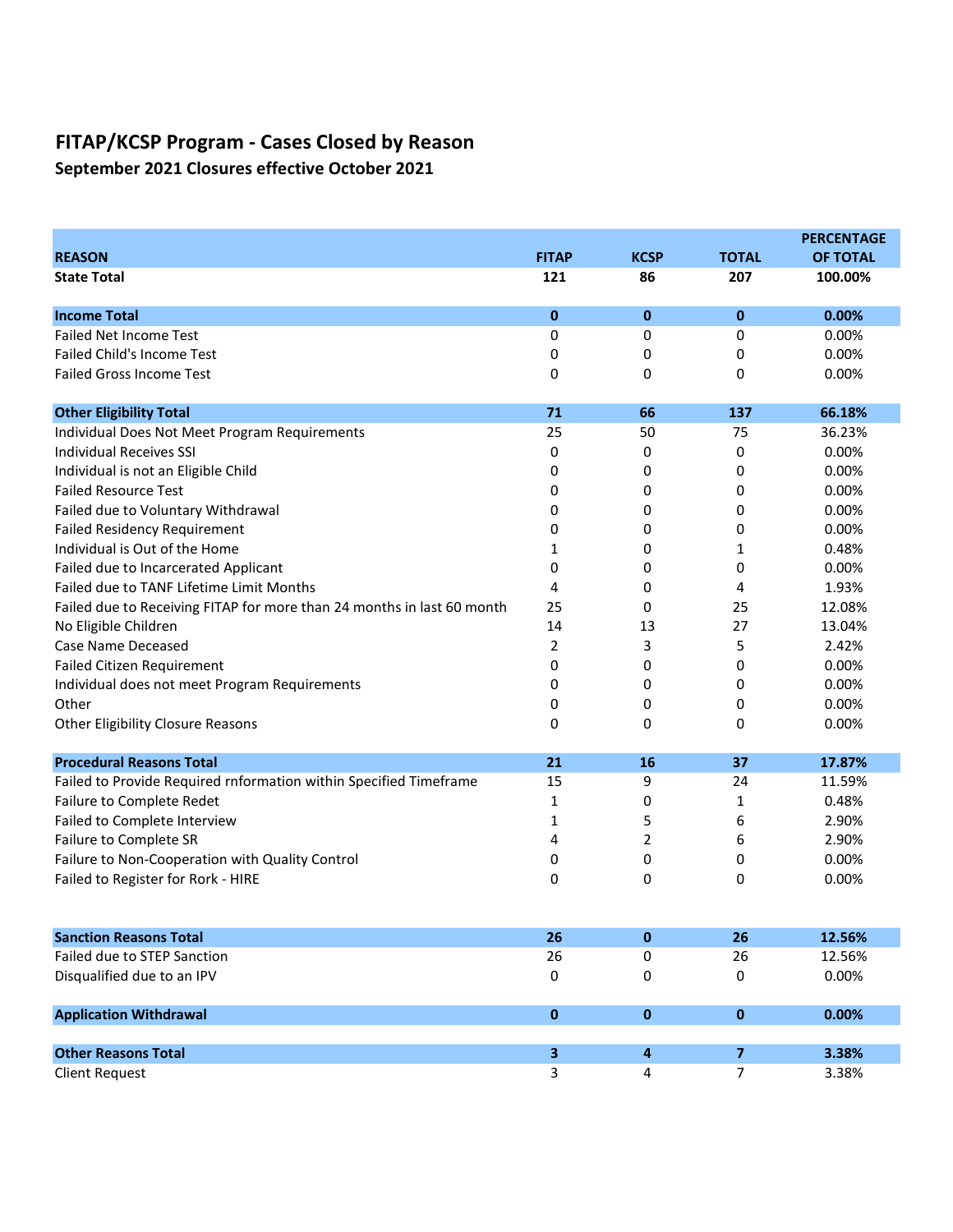August 2021 Closures effective September 2021

|                                                                     |              |                |              | <b>PERCENTAGE</b> |
|---------------------------------------------------------------------|--------------|----------------|--------------|-------------------|
| <b>REASON</b>                                                       | <b>FITAP</b> | <b>KCSP</b>    | <b>TOTAL</b> | <b>OF TOTAL</b>   |
| <b>State Total</b>                                                  | 159          | 70             | 229          | 100.00%           |
| <b>Income Total</b>                                                 | $\mathbf 0$  | $\mathbf{1}$   | 1            | 0.44%             |
| <b>Failed Net Income Test</b>                                       | 0            | 1              | 1            | 0.44%             |
| <b>Failed Child's Income Test</b>                                   | 0            | 0              | 0            | 0.00%             |
| <b>Failed Gross Income Test</b>                                     | 0            | 0              | 0            | 0.00%             |
| <b>Other Eligibility Total</b>                                      | 51           | 27             | 78           | 34.06%            |
| Individual Does Not Meet Program Requirements                       | 19           | 12             | 31           | 13.54%            |
| <b>Individual Receives SSI</b>                                      | 0            | 0              | 0            | 0.00%             |
| Individual is not an Eligible Child                                 | 0            | 0              | 0            | 0.00%             |
| <b>Failed Resource Test</b>                                         | 0            | 0              | 0            | 0.00%             |
| Failed due to Voluntary Withdrawal                                  | 0            | 0              | 0            | 0.00%             |
| <b>Failed Residency Requirement</b>                                 | 3            | 0              | 3            | 1.31%             |
| Individual is Out of the Home                                       | 0            | 0              | 0            | 0.00%             |
| Failed due to Incarcerated Applicant                                | 0            | 0              | 0            | 0.00%             |
| Failed due to TANF Lifetime Limit Months                            | 3            | 0              | 3            | 1.31%             |
| Failed due to Receiving FITAP for more than 24 months in last 60 mo | 11           | 0              | 11           | 4.80%             |
| No Eligible Children                                                | 11           | 12             | 23           | 10.04%            |
| Case Name Deceased                                                  | 0            | 3              | 3            | 1.31%             |
| <b>Failed Citizen Requirement</b>                                   | 0            | 0              | 0            | 0.00%             |
| Individual does not meet Program Requirements                       | 0            | 0              | 0            | 0.00%             |
| Other                                                               | 3            | 0              | 3            | 1.31%             |
| Other Eligibility Closure Reasons                                   | 1            | 0              | 1            | 0.44%             |
| <b>Procedural Reasons Total</b>                                     | 51           | 35             | 86           | 37.55%            |
| Failed to Provide Required rnformation within Specified Timeframe   | 10           | 2              | 12           | 5.24%             |
| Failure to Complete Redet                                           | 40           | 33             | 73           | 31.88%            |
| Failed to Complete Interview                                        | 1            | 0              | 1            | 0.44%             |
| Failure to Complete SR                                              | 0            | 0              | 0            | 0.00%             |
| Failure to Non-Cooperation with Quality Control                     | 0            | 0              | 0            | 0.00%             |
| Failed to Register for Rork - HIRE                                  | 0            | 0              | 0            | 0.00%             |
| <b>Sanction Reasons Total</b>                                       | 42           | $\pmb{0}$      | 42           | 18.34%            |
| Failed due to STEP Sanction                                         | 42           | 0              | 42           | 18.34%            |
| Disqualified due to an IPV                                          | 0            | 0              | 0            | 0.00%             |
| <b>Application Withdrawal</b>                                       | $\pmb{0}$    | $\pmb{0}$      | $\pmb{0}$    | 0.00%             |
|                                                                     |              |                |              |                   |
| <b>Other Reasons Total</b>                                          | 15           | $\overline{7}$ | 22           | 9.61%             |
| <b>Client Request</b>                                               | 15           | 7              | 22           | 9.61%             |